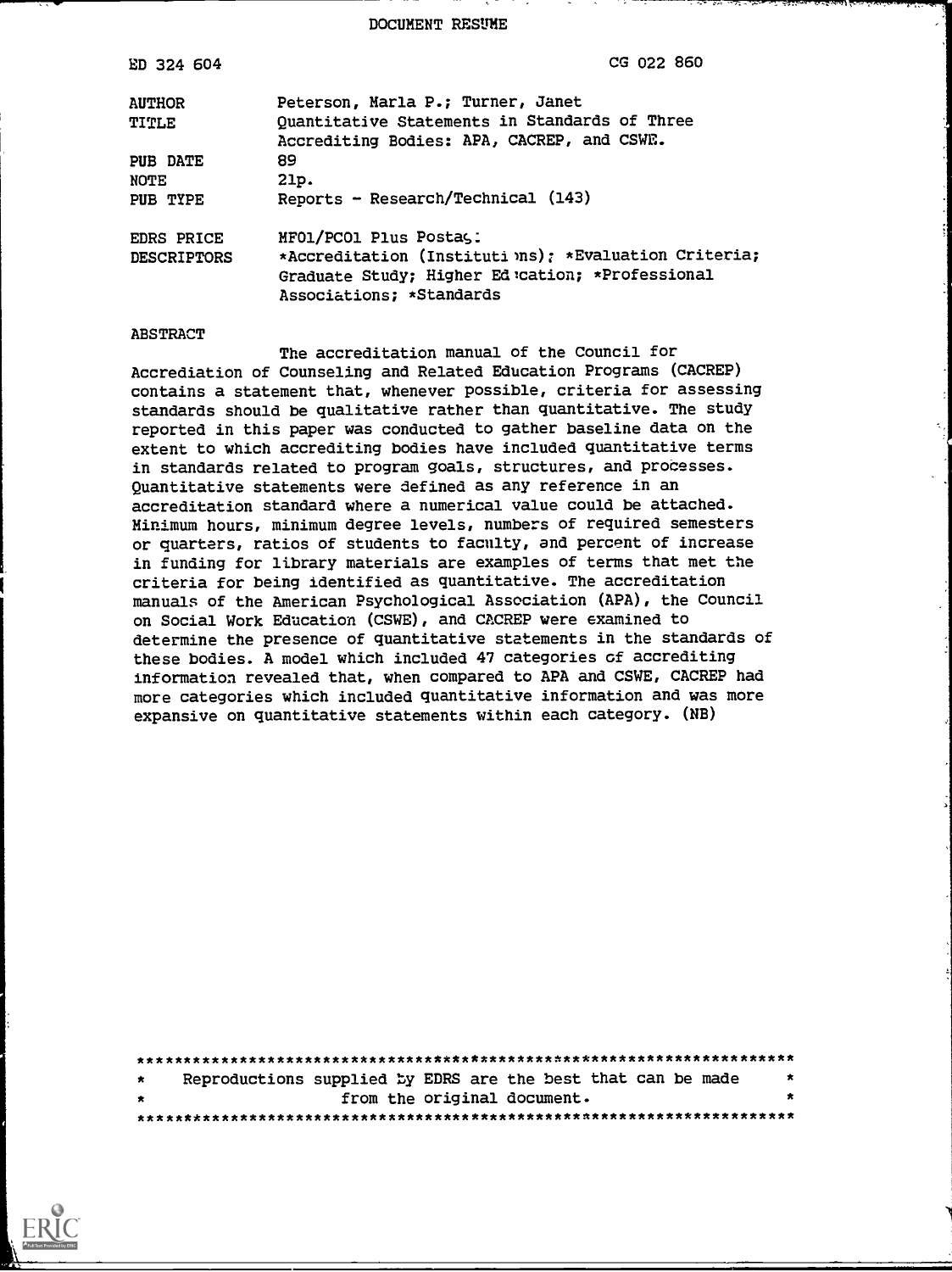# Quantitative Statements in Standards of Three Accrediting Bodies:

# APA, CACREP, and CSWE

by

Marla P. Peterson

#### and

## Janet Turner

Marla P. Peterson is a professor and Janet Turner is a doctoral degree

candidate in the Department of Educational and Counseling Psychology, The

University of Tennessee, Knoxville.

 $\bullet$  $\mathbf 0$  $\infty$  $\mathbf{\Omega}$  $\mathbf{\tilde{c}}$  $\bullet$ ယ د

U.S. DEPARTMENT OF EDUCATION Office of Educational Research and Improve EDUCATIONAL nESOURCES INFORMATION CENTER (ERIC)

- ((This document has been reproduced as received from he person or organization Originating at.
- MinOr changes have been made to improve reproduction Quality

Points ol view or opinions stated in this docu-ment do not netessanly represent Official OE RI posibon or policy.

"PERMISSION TO REPRODUCE THIS MATERIAL HAS BEEN GRANTED BY Marla P. Peterson

Running Head: Quantitative Statements

2



TO THE EDUCATIONAL RESOURCES IKORMATION CENTER (ERIC)."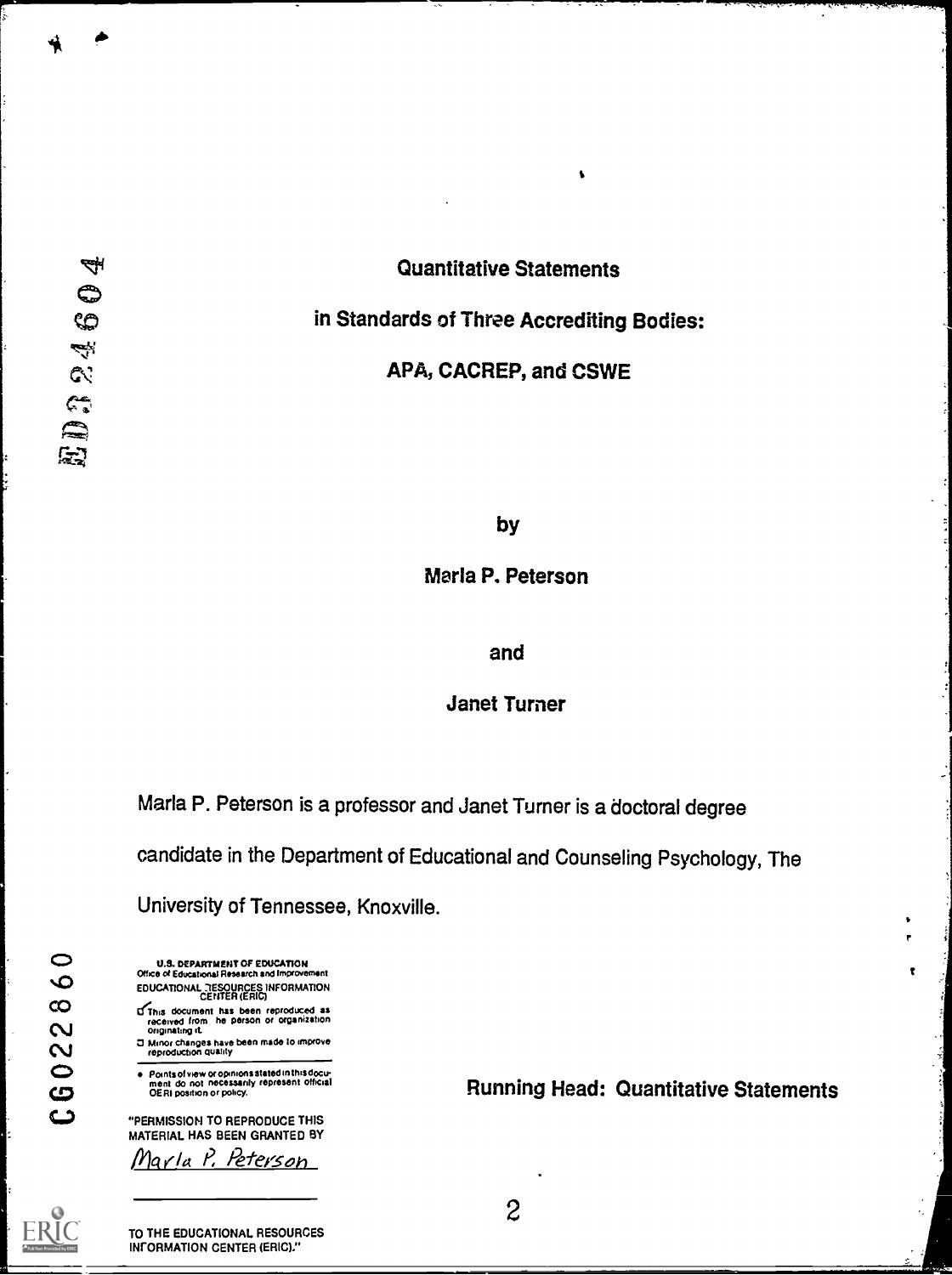#### **ABSTRACT**

A CACREP accreditation policy states that, whenever possible, criteria for assessing standards should be qualitative rather than quantitative. The accreditation manuals of the American Psychological Association (APA), Council for the Accreditation of Counseling and Related Educational Programs (CACREP), and the Council on Social Work Education (CSWE) were examined to determine the presence of quantitative statements in the standards of these bodies. A model which included forty-seven categories of accrediting information revealed that, when compared to APA and CSWE, CACREP had more categories which included quantitative information and was more expansive on quantitative statements within each category.

#### ABSTRACT

The accreditation manuals of the American Psychological Association (APA), Council for the Accreditation of Counseling and Related Educational Programs (OACREP), and the Council on Social Work Education (CSWE) were examined to determine the presence of quantitative statements in the standards of these bodies.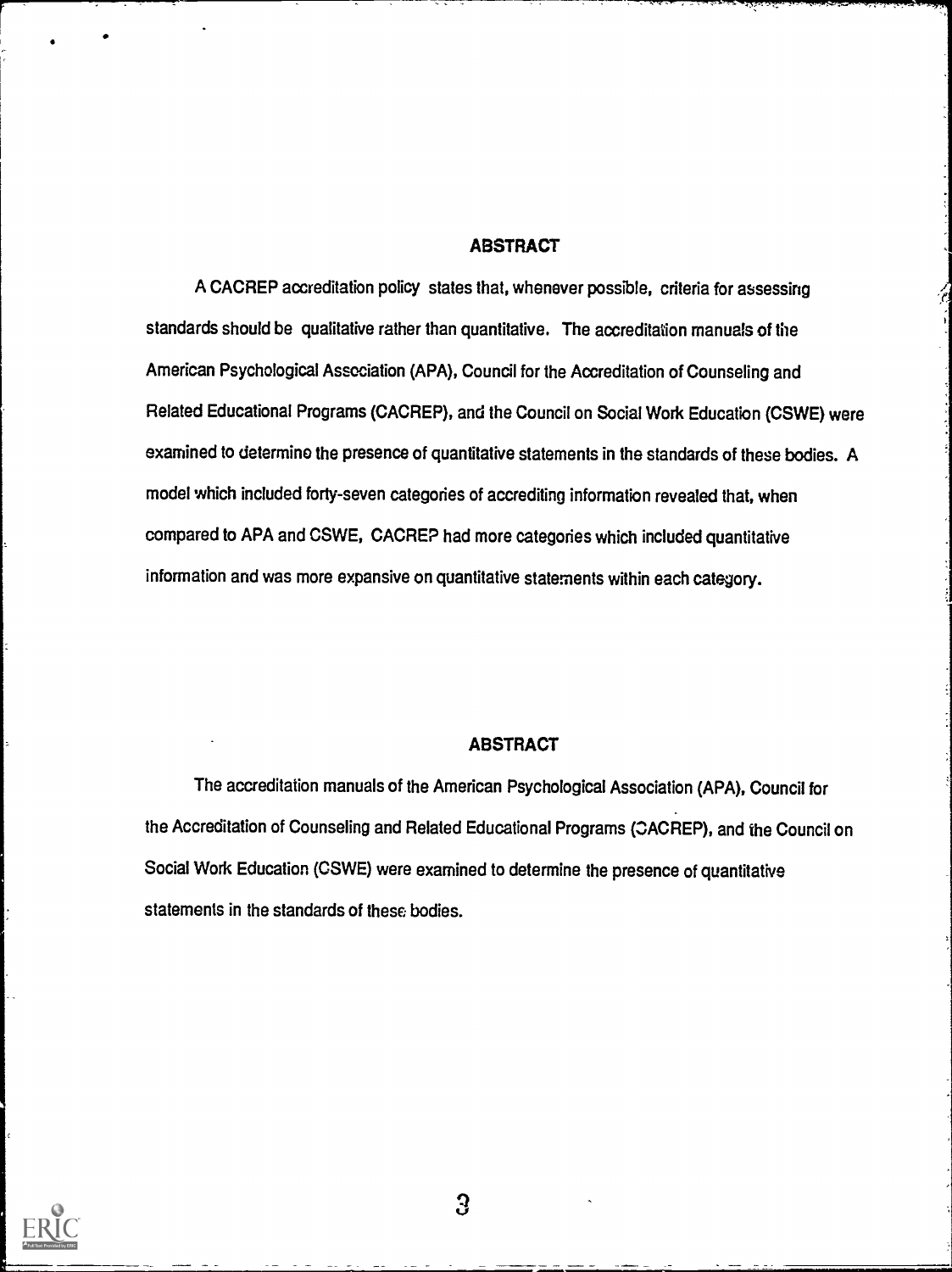In 1978 Petersen conducted a study on issues concerning the standards and guidelines of specialized accrediting bodies recognized by the Council on Postsecondary Accreditation (COPA). Among the conclusions presented in Petersen's summary was the statement that, "With some exceptions, accrediting standards and guidelines are more qualitative than quantitative." (Petersen, 1978) In addition, a CACREP accreditation policy states that, "Criterie. are qualitative rather than quantitative whenever possible." (Council for Accreditation of Counseling and Related Educational Programs, 1988) Recent discussions by an American Psychological Association (APA) Task Force on the Scope and Criteria for Accreditation resulted in a conclusion that, "Accreditation will be data and outcome oriented and both the process of training and the status of graauates of the program will enter into the evaluation of programs." (Anderson, 1989) In light of these statements, the authors were interested in determining, "To what extent do quantitative statements and references occur in the accreditation standards of APA, CACREP, and CSWE?"

Quantitative statements were defined as any reference in an accreditation standard where a numerical value could be attached. Minimum hours, minimum degree levels, numbers of required semesters or quarters, ratios of students to faculty, and percent of increase in funding for library materials are examples of terms that met the criteria for being identified as quantitative.

The purpose of the study was to gather baseline data on the extent to which accrediting bodies, in an age of accountability and an emphasis on outcomes, have included quantitative terms in standards related to program goals, structures and processes. Student outcomes were not the subject of this study.

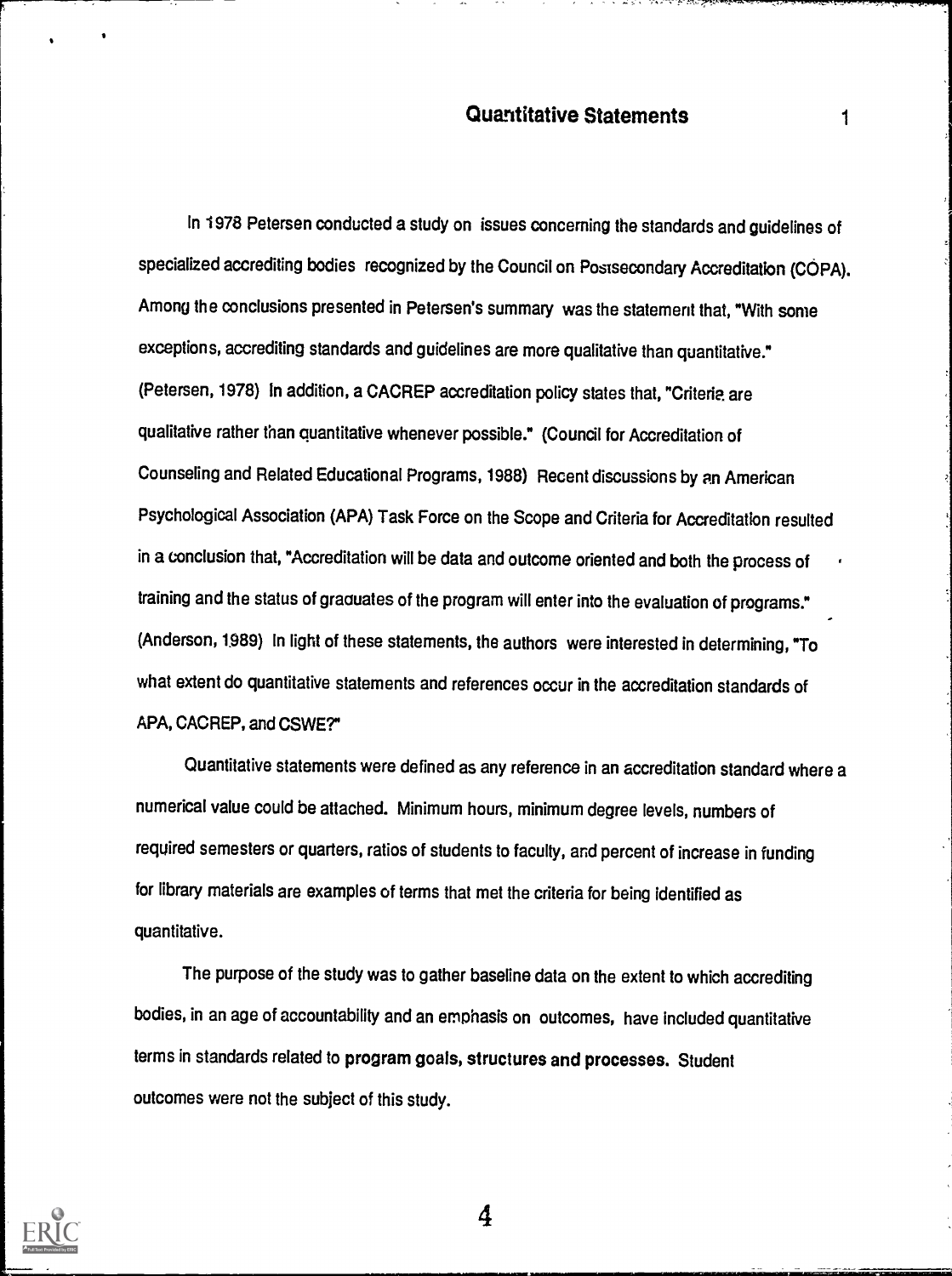#### **Procedures**

Accrediting manuals were obtained from three accrediting bodies: APA, CACREP, and CSWE. All three bodies accredit programs which prepare professionals who often work together in teams that provide counseling and related services.

APA accredits doctoral programs in professional psychology. "The accreditation of professional psychology programs has, to date, been in the areas of clinical, counseling, school and combined professional/scientific psychology, but is not in principle limited to these areas." (American Psychological Association, 1986) CACREP accredits, "Entry level master's degree programs in Community Counseling, Mental Health Counseling, School Counseling, and Student Affairs Practice in Higher Education and doctoral degree programs in counselor education and supervision." (Council for Accreditation of Counseling and Related Educational Programs, 1988) CSWE, "establishes standards for the accreditation of social work education programs at both the baccalaureate and master's levels." (Council on Social Work Education, 1988) Only standards related to graduate programs were included in the study.

After accreditation manuals were obtained, a framework was selected for organizing the various dimensions of accreditation that were included in the manuals. Eight dimensions were used in Petersen's study (1978) to examine how accrediting bodies address program goals, structures, and processes. Hagerty and Stark (1989), in their work on comparing accreditation standards across selected professional study fields, modified Petersen's eight dimensions.

> In order to assess the current validity of this classification scheme, three raters who were not familiar with the Petersen study read the accreditation standards of



5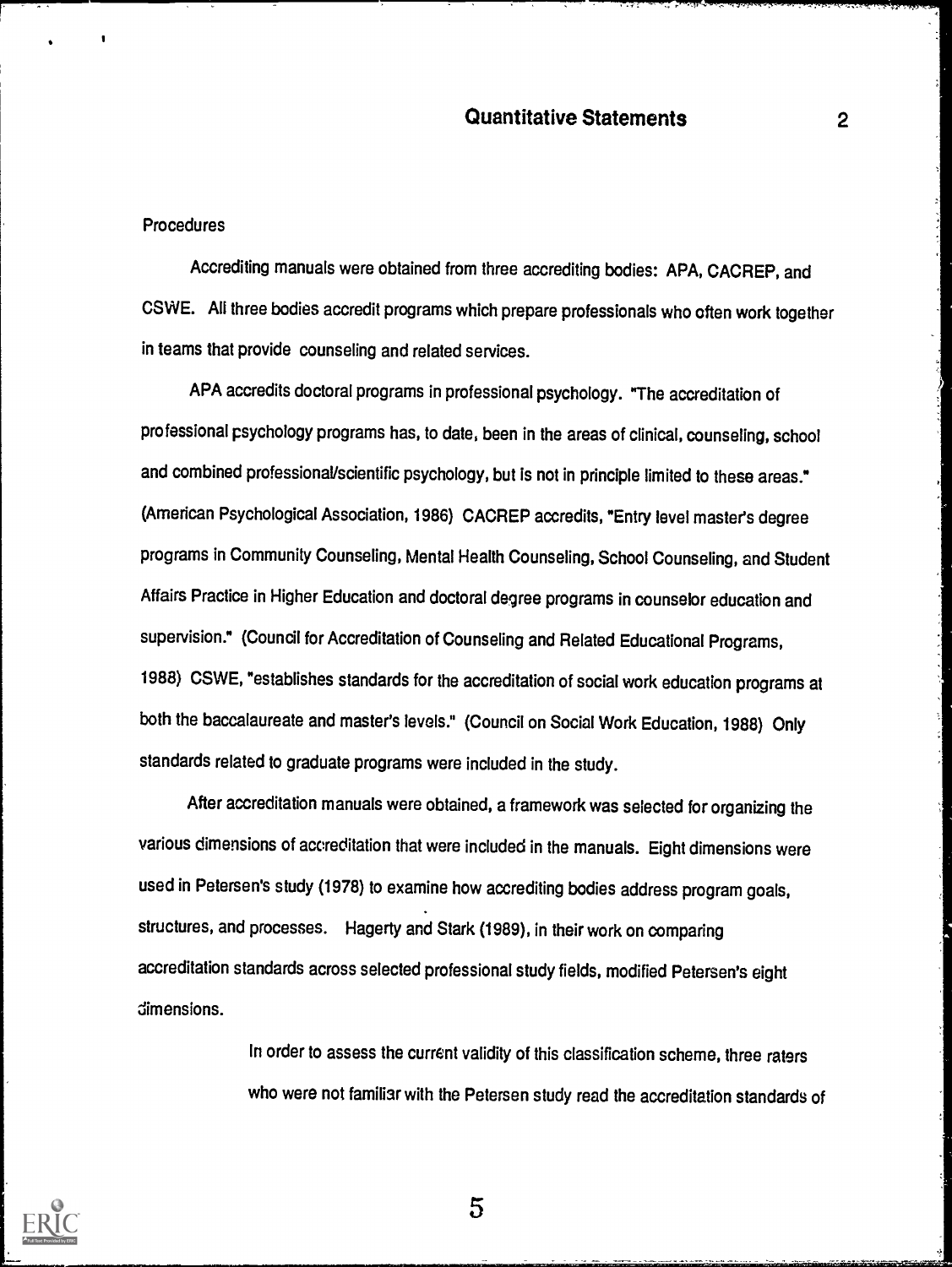the selected ten professional fields and independently developed a set of dimensions that would appropriately represent emphasis in the standards on goals, structure, and processes of the educational program. The dimensions derived by the three raters and those from the Petersen study were similar. However, we modified Petersen's scheme by collapsing the library, facilities, and resources categories into a single resource facilities dimension and adding an additional dimension that addressed evaluation activities. (Hagerty and Stark, 1989)

The authors elected to use the seven dimensions developed by the recent work of Hagerty and Stark . Each of the seven dimensions in the Hagerty and Stark framework contained additional categories. Forty-seven categories were used to classify quantitative statements.

One author of this study read all three manuals to find anystandards that contained quantitative statements. These statements were recorded for each association in the appropriate dimension and category. The other author independently followed the same procedure. The same terms v ere identified by each author with the exception that one author included several terms which were questionable in regard to whether they met the criteria for being classified as quantitative. Three independent reviewers were in agreement that the terms should be retained. For example, one set of terms that was in question related to degrees held by faculty members. The reviewers agreed that master's degree and doctoral degree were levels of academic accomplishment that related to minimum quantitative standards.

A specific example of a dimension, a category within the dimension, and quantitative statements for each accrediting body is shown in Table 1.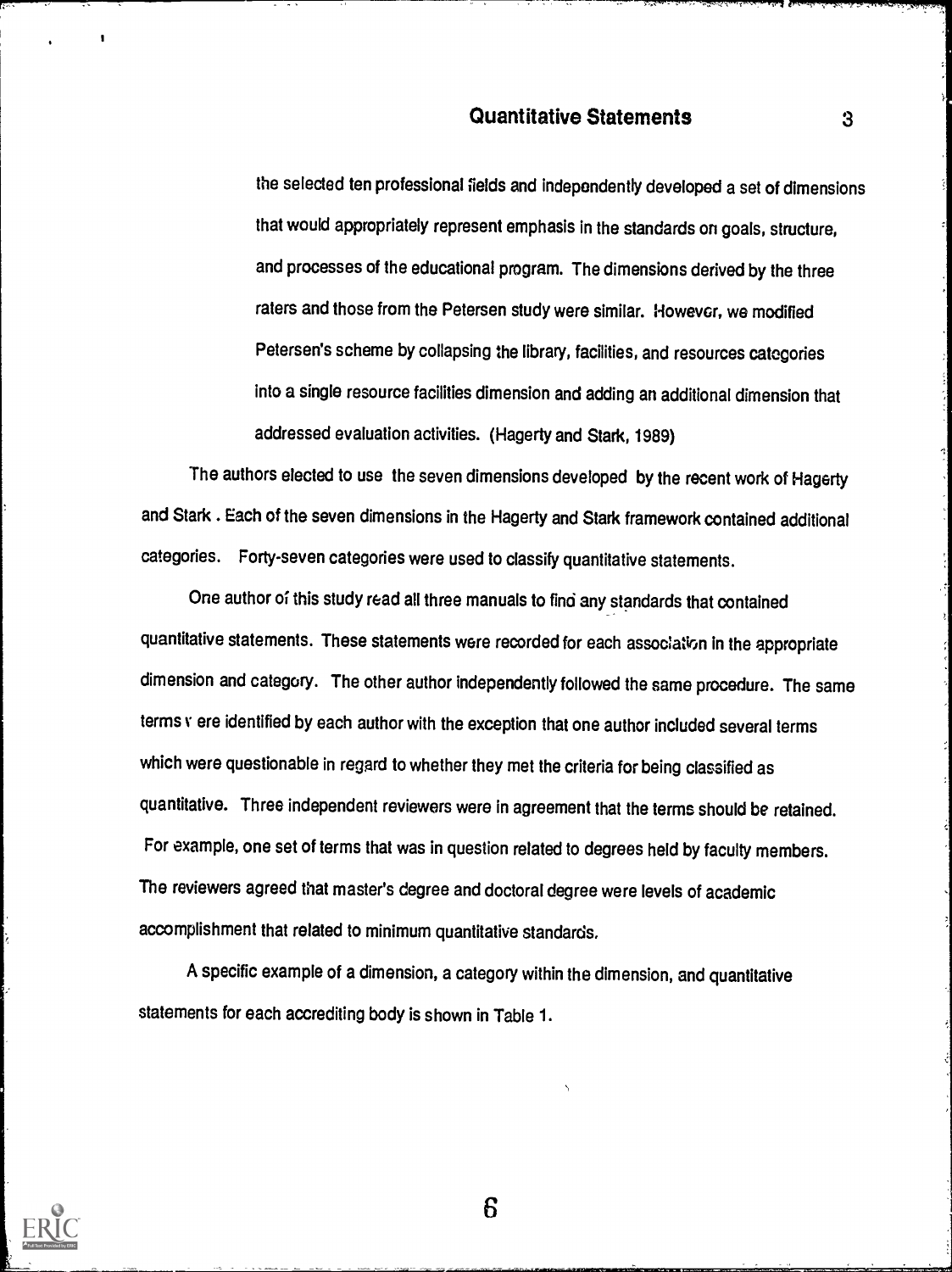4

Insert Table 1 here

A summary of quantitative statements, organized by dimension, category, and accrediting body appears in Table 2.

Insert Table 2 here

The presence of a quantitative statement is shown by an "X". It should be noted that in some cases several quantitative statements appeared in a particular category, as illustrated in Table 2. No attempt was made to quantify the number of quantitiative statements because of: (1) differences in the number of programs each body accredits and (2) variations in writing and presentation styles.

Findings

The data presented in Table 2 were analyzed to: (1) determine whether accrediting bodies have stan dards which include quantitative statements in certain dimensions and categories and  $\epsilon$ (2) to discuss some of the specific areas that appear to receive higher quantitative emphasis. In some categories there are more quantitative statements than the examples used in the discussion which follows. Readers are also cautioned to remember that although quantitative statements may not have appeared in a particular din )nsion or category, in many cases qualitative statements were present. It was not the intent of this study to Judge the appropriateness of the presence of quantitative or qualitative statements. The page numbers which follow specific quotes refer to the accreditation manual of the accrediting body being discussed.

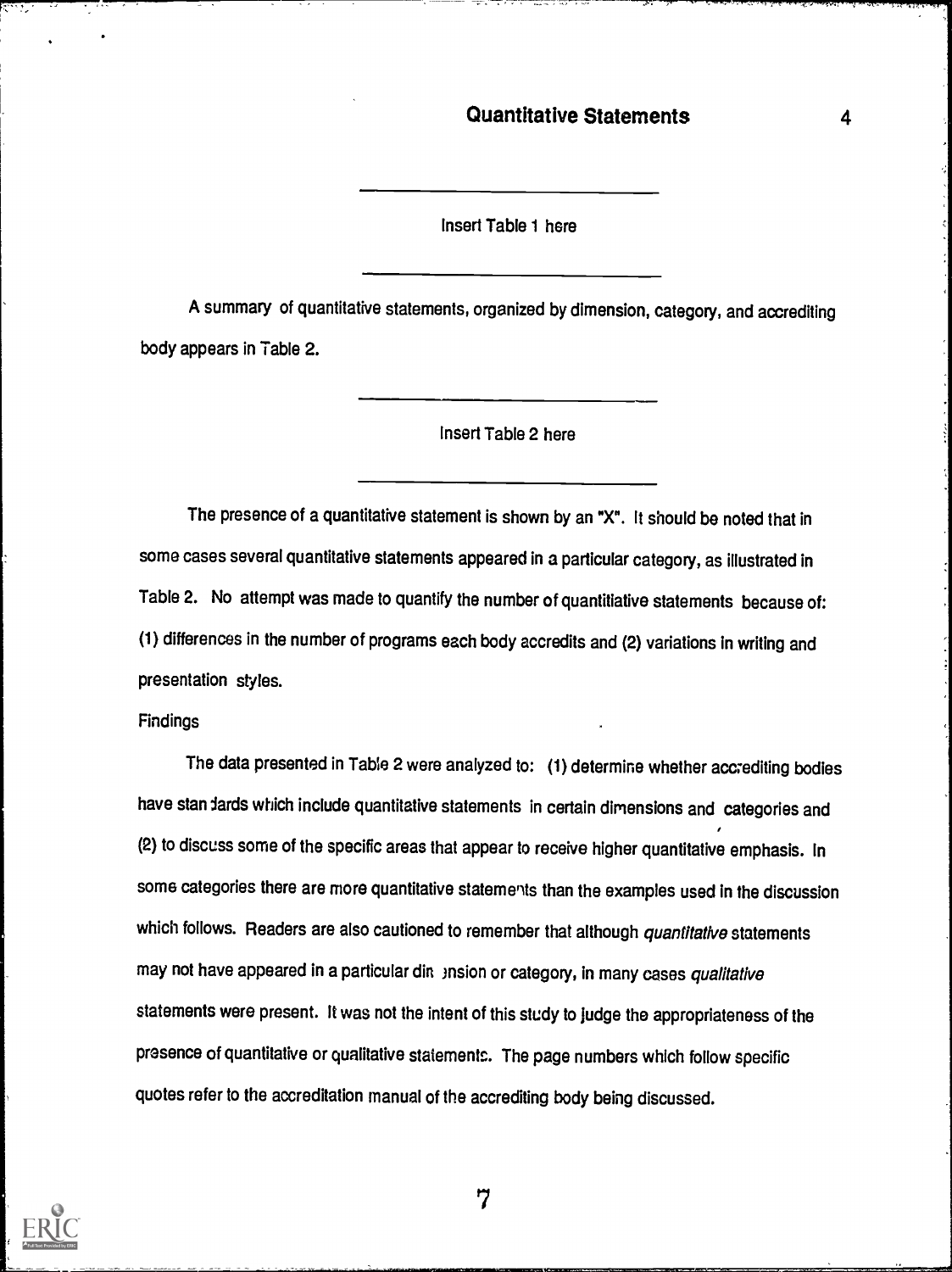Dimension I: Miss:on and Goals

None of the accrediting bodies had quantitative statements for program mission and philosophy, goals and objectives, or organizational structure.

Dimension 2: Faculty

İ

None of the accrediting bodies had quantitative statements for competencies in teaching and research; faculty expectations in teaching, research, service and practice; promotion and tenure policies and procedures; faculty compensation; and faculty evaluation.

All of the accrediting bodies had statements relative to faculty preparation and minimum faculty needed for the preparation program and activities within the program. There were variations in terms of total faculty needed before a program could be accredited. No minimum number was specified by APA. CACREP specifies that there must be, " at least three full-time faculty members assigned to the academic unit in counselor education." (p. 30) CSWE requires evidence that, "the program has a minimum of two full-time faculty members with master's degrees in social work whose primary assignment is to the program." (p. 90)

Although it may be strongly implied, particularly in reference to professional psychologists, it is interesting to note that APA standards did not contain references to the doctoral degree as a minimum requirement for program faculty. There were numerous references to quality of the faculty in the APA accreditation requirements: "Members of the professional faculty should have a sound background of training and experience including a psychology internship where appropriate, and should give evidence of staying abreast of new developments." (p. B-11)

In contrast, CACREP and CSWE were quite specific relative to degree requirements. CACREP standards state that, "In addition to the program leader(s) at, at least two (2) other



<u>.</u> 8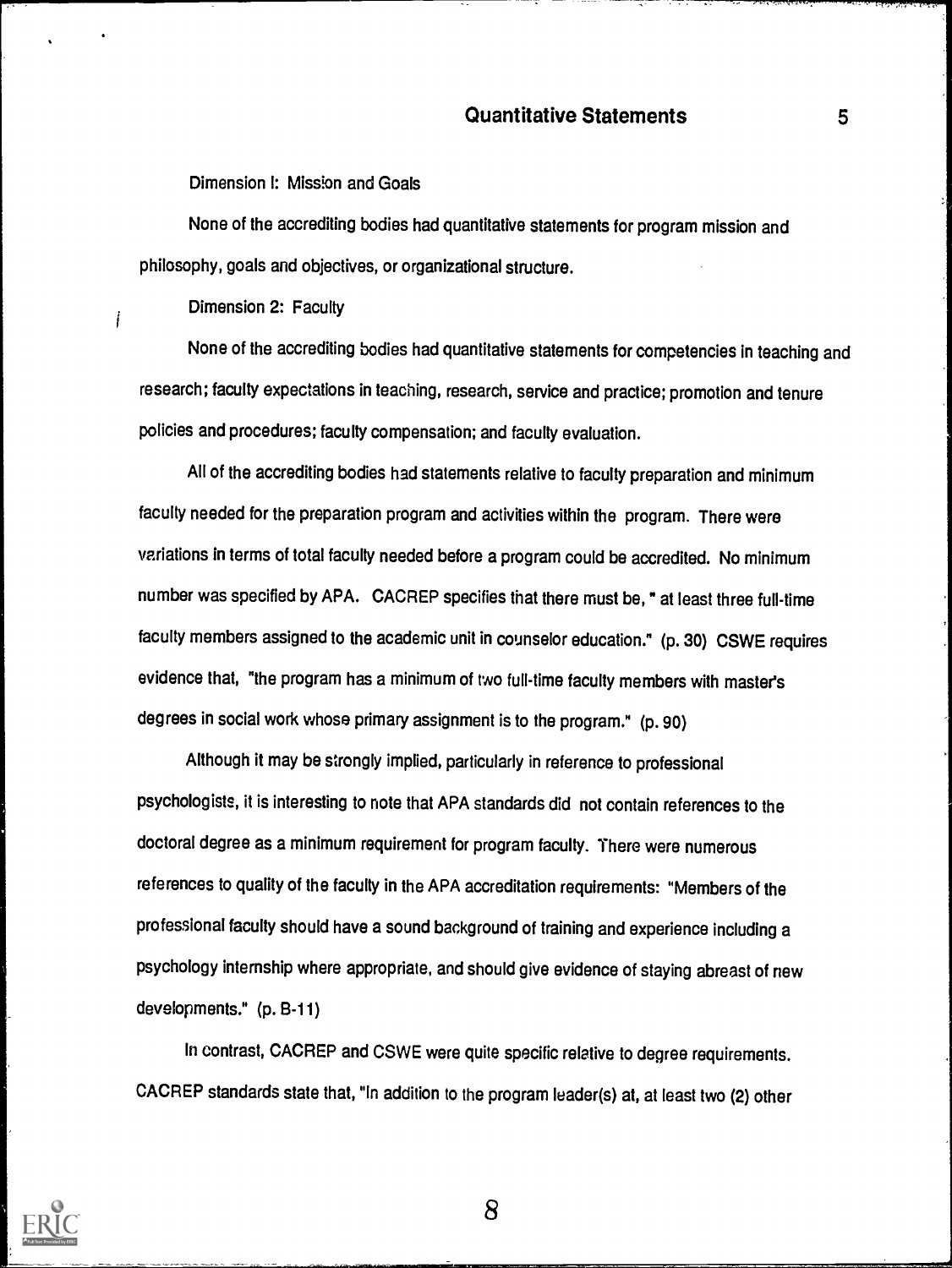faculty members have teaching assignments to each program and hold doctoral degrees in

counselor education or closely related fields." ( p. 30) CSWE, as stated above, requires

institutions to have faculty members with master's degrees in social work.

Both CACREP and CSWE had quantitative statements relative to faculty workload. CACREP,

by far, gave the most quantitative attention to workload. Because of the marked difference with

which CACREP approaches quantification of faculty workload, the CACREP workload statements

are presented in their entirety:

Within the program, the ratio of full-time equivalent (FTE) students to FTE faculty is no greater than 10:1. (p. 31)

The average student-to-advisor ratio for the academic unit, based on head count (not FTE), is no greater than 20:1. (p. 32)

The practicum and internship experiences are tutorial forms of instruction; therefore, the individual supervision of tve students is considered equivalent to the teaching of one three-semester hour course. Such a ratio is considered maximum. (p. 29)

The within-an-academic-term student to faculty ratio for practicum or internship seminars should not be greater than 10:1 for each three-semester or equivalent quarter credit hours of faculty member load assignment. (p. 29)

Doctoral committee chairpersons chair a maximum of 10 doctoral student committees during a given academic term . In addition to the number of doctoral committees chaired, program faculty serve on a maximum of 10 other doctoral supervisory committees during any academic term. (p. 35)

The only workload statement that appeared in the CSWE standards related to gender issues.

Institutions accredited by CSWE must, "Present evidence of equity in work assignments by

gender." (p. 103) There was debate as to whether this statement qqalifies as a quantitative

statement. APA and CACREP requires submission of data on numbers of faculty by ethnic

background and gender. In general, there were more quantitative statements on ethnic

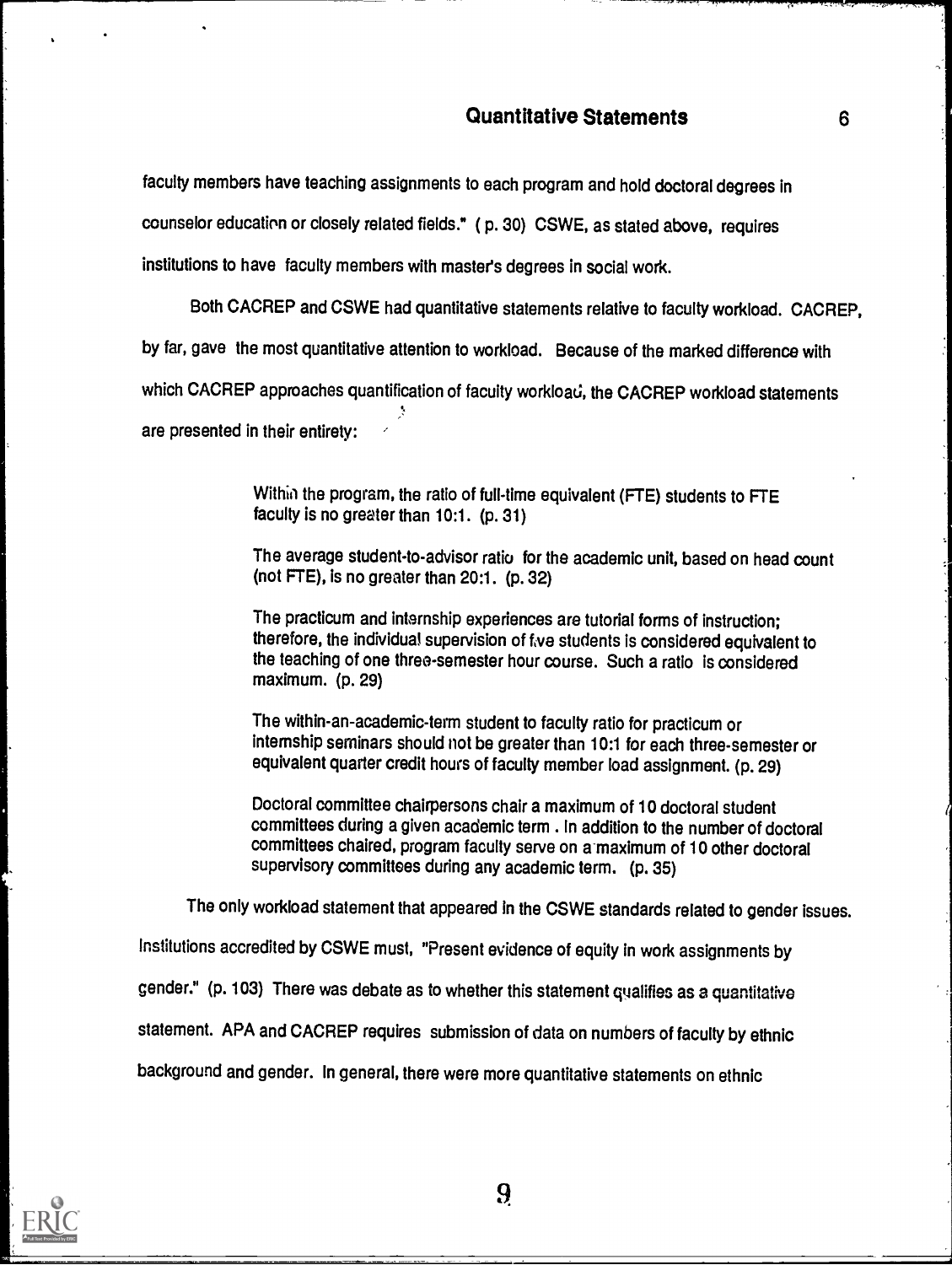background and gender in CSWE than in standards of the other two accrediting bodies. CSWE accreditation standards were the only ones to address faculty mix in quantitative terms. Their standards indicates that if the ratio of males to females on the faculty is disproportionate, documentation must be given to show that the program has made special efforts to recruit women faculty. CSWE also asked institutions to provide gender composition of faculty by rank and salary.

CSWE was the only body which asks for quantitative data on faculty development in that it requests percent of time each faculty member spends on development.

Readers must again be cautioned that the absence of quantitative statements does not indicate inattention to a particular topic. The APA accreditation standards contained several qualitative references to ethnic background, religious considerations, and gender. In contrast to CSWE and APA, CACREP standards provided minimal qualitative standards relative to faculty ethnic background and gender.

Dimension 3.0: Students

None of the accrediting bodies had quantilative statements for program support for students; student services support; opportunities for developmental experiences; and student evaluation policy and procedures.

APA described some criteria relative to admission, recruitment and transfer. APA required all applicants to the programs receive specific program information, including, "the usual size of the applicant pool; the acceptance and attrition rates; the percentage of male, female, minority, and handicapped students; students' age distribution," as well as other criteria (Appendix B. p. 13).

Although there are assumptions that may be made in all accreditin  $\mu$  bodies relative to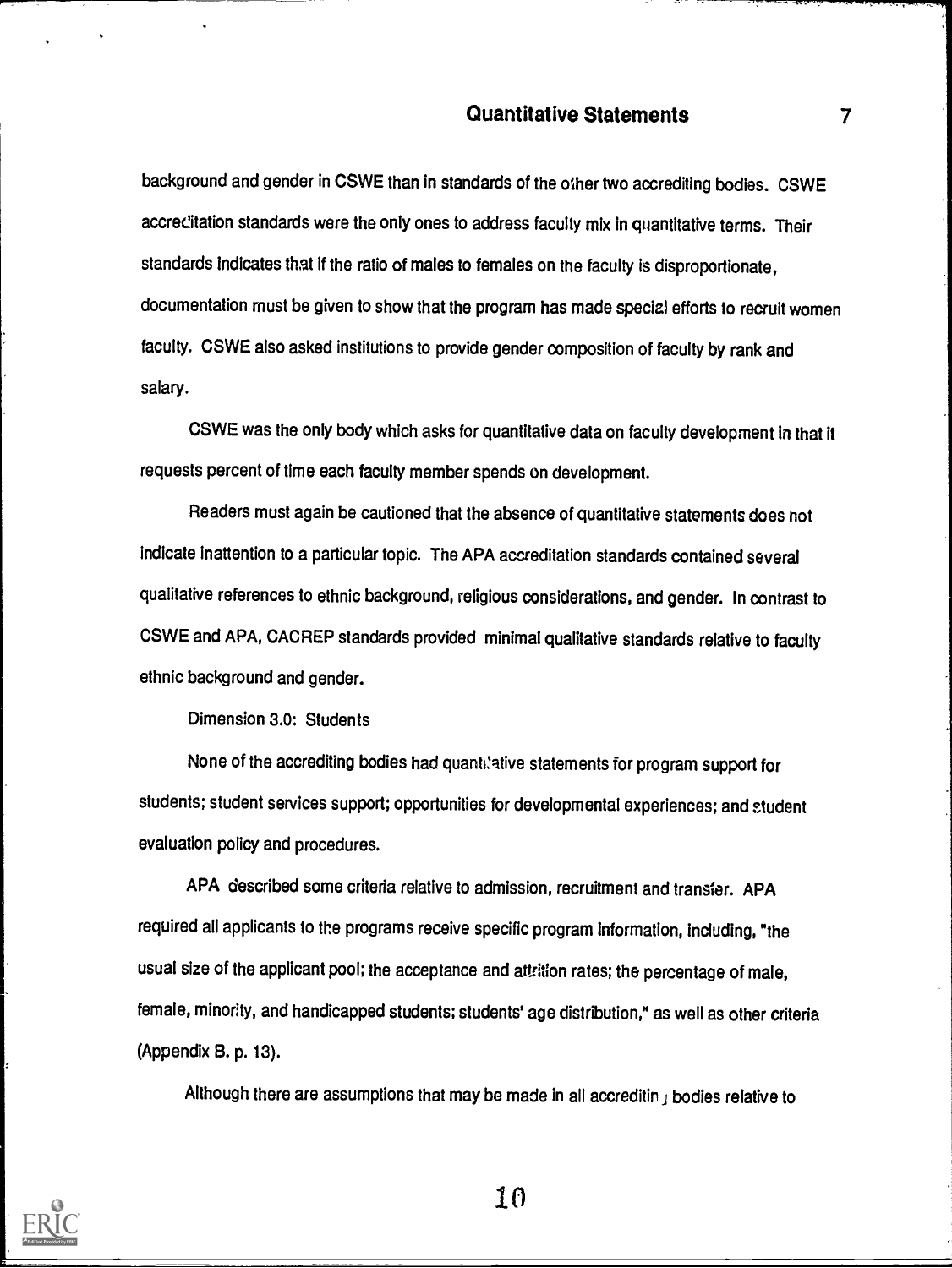graduate requirements/minimum number of graduates, CACREP is the only body which included a quantitative statement: 'The program for which accreditation is sought should have minimum of five (5) graduates within the prior two years." (p. 24)

No numeric requirement was stated for the category of student mix and diversity by any of the accrediting manuals. However, CSWE addressed equity by requesting programs to, "Show that the composition of the student body reflects adherence to an affirmative action plan for admitting women. Give the composition of the student body by gender." ( p. 103)

Dimension 4.0: Curriculum and Educationel Programming

None of the accrediting bodies had quantitative statements on the categories of balance of theory and practice, existence of nondegree and continuing education programs, curricular evaluation procedures, course revision and experimentation, curricular design, and contextual study.

All three accrediting bodies addressed minimum educational time requirements. Since the example presented in Table 2 addresses time requirements, the specific statements will not be presented again. Suffice it to say, that all the groups evidently believe that this is an area of accreditation that can and should be stated in quantitative terms.

Both APA and CACREP addressed sequencing of the internship experience. APA standards indicated that, "The internship is taken after completion of relevant didactic and practicum work and precedes the granting of the doctoral degree." (p. B-18) CACREP standards state that, "The program requires students to complete a supervised internship . . .which is begun only after successful completion of the student's practicum." (p. 29) Both associatione also listed the required core courses whersas CSWE gave much more latitude to the higher education institution.

CACREP was the only one of the three accrediting bodies that offered quantitative



ii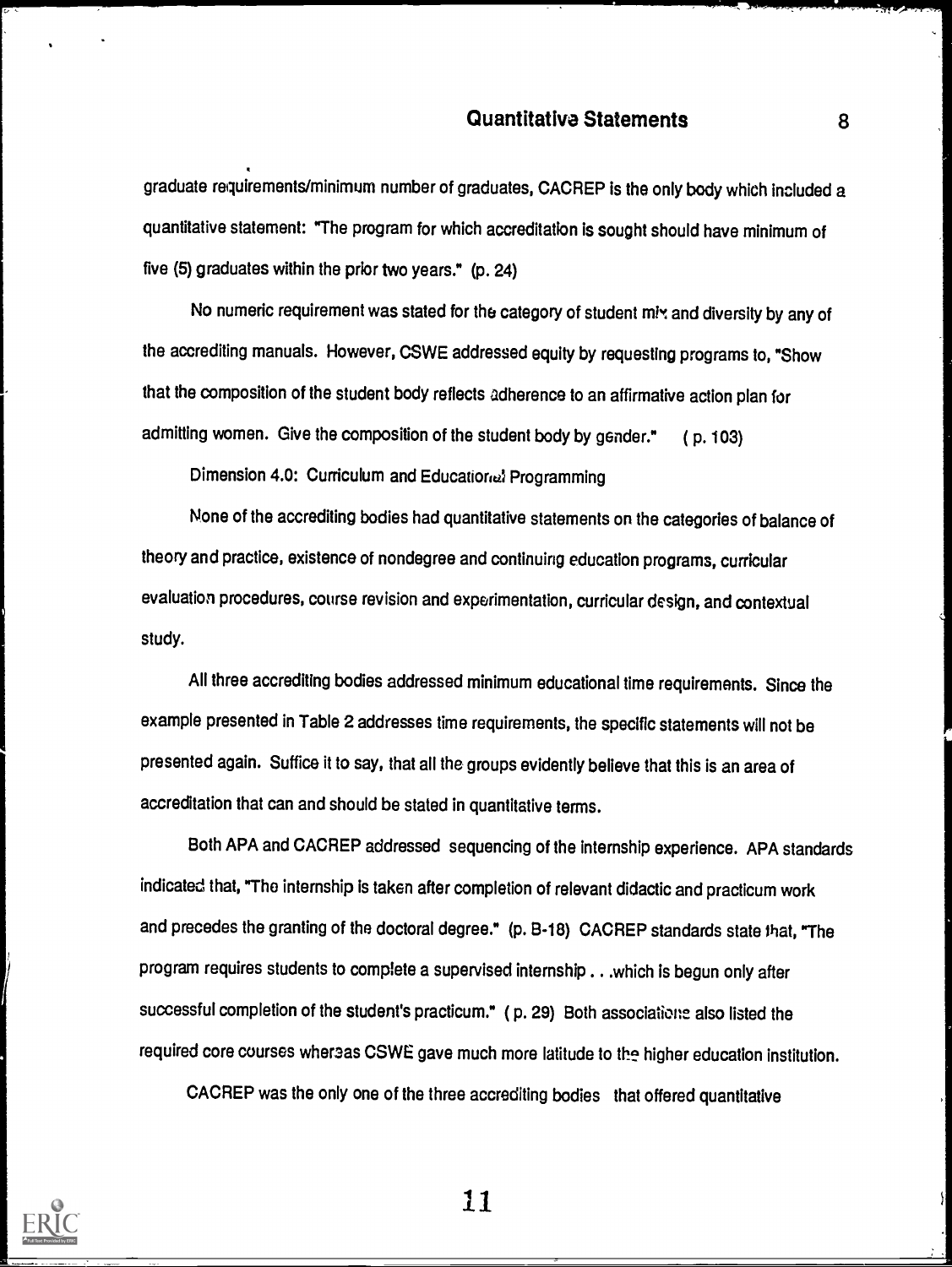standards relative to specializations. For example, "Specialization within the doctoral program is offered only in areas in which there is at least one (1) program faculty member with specialization and experience in the area." (p. 34) The philosophical stance of CACREP on specializations at the master's and doctoral degree levers differed markedly from the other two associations. For example, CSWE accredits the degree level only and institutions are free to develop specializations and emphases. There is s no provision to accredit separate program areas at the master's degree level as is true with CACREP.

Dimension 5.0: Program Administration and Governance

None of the accrediting bodies had quantitative standards on administrative functions, administrator compensation, evaluation of program leadership, and program budget.

All groups had quantitative statements relative to administrator qualifications. APA standards indicate dthat, "Psychologists [doctoral degree implied but not specified] administratively responsible for the training program should hold a tenured or senior appointment..." (p. B-11) CACREP specified that, "One faculty member is identified as the program leader for each program area in which accreditation is sought and holds a doctcral degree in counselor education or a closely related field." (p. 30) CSWE required that, "A social work program offering a master's degree must have a full-time dean or director as its chief executive officer." (p. 13)

APA and CACREP had quantitative standards relative to intra- organizational relationships with other units. However, this is another category where there was debate as to whether the statements were more qualitative than quantitative. In addition, phraseology also made it difficult to determine whether the following discussion on intraorganizational relationships more properly belongs in the category of, "Governance Structure and Involvement of



<sup>1</sup>i2

 $\overline{\phantom{a}}$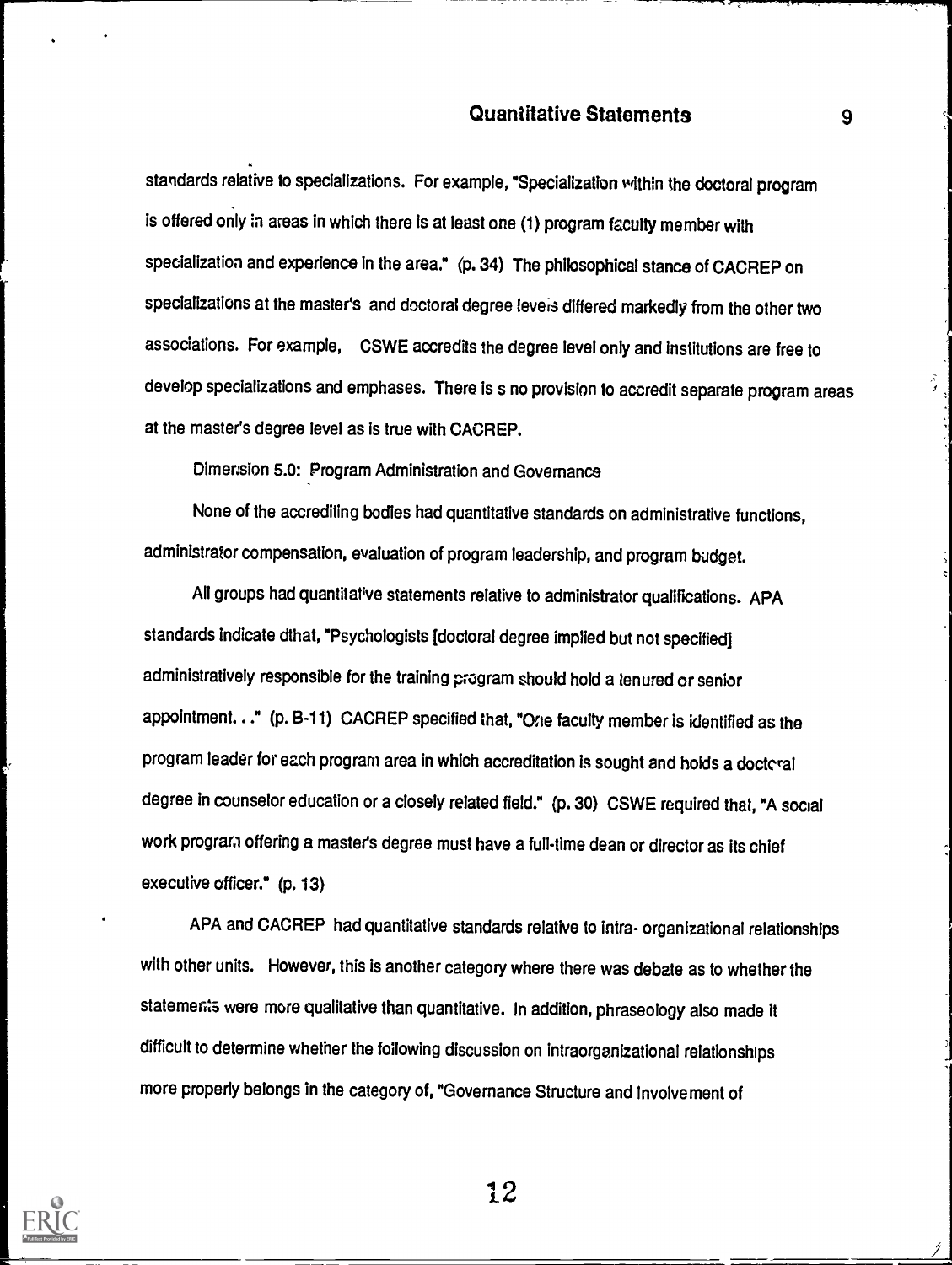Professional Academic Community."

APA indicated that, "The faculty of the program must have clear authority and primary responsibility for all aspects of the program (even if the program cuts across institutional administrative lines)." (p. B-3) CACREP standards indicated that, "Preferably, only one institutional academic unit has responsibility for the preparation of students in the program. If more than one institutional academic unit has responsibility for the preparation of students in the program, both the respective areas of responsibility and the relationships between them are defined clearly." (p. 24)

CACREP had specific quantitative statements relative to governance structure. CACREP standards stated that, "One faculty member Is clearly designated as the academic unit leader for counselor education, is responsible for the coordination of the entire counselor education unit, Is the one to whom inquiries regarding the overall academic program are addressed, holds a doctoral degree in counselor education or a closely related field, has 50 percent or greater assignment to the area, is employed by the institution full-time, and is regularly assigned to teach courses in the academic unit." (p. 30) Both APA and CSWE addressed governance in a more qualitative manner.

Dimension 6.0: Resources and Facilities

None of the accrediting manuals had quantitative statements for instructional centers and materials; physical facilities; field resources; and equipment.

All of the accrediting manuals presented quantitative statements relative to affiliating practice agencies. APA stated, "The minimum practicum experience is 400 hours; of which at least 150 hours is in direct service experience and at least 75 :.. urs is in formally scheduled supervision. (Appendix B, p. 17). CACREP described the supervised practicum as, "A minimum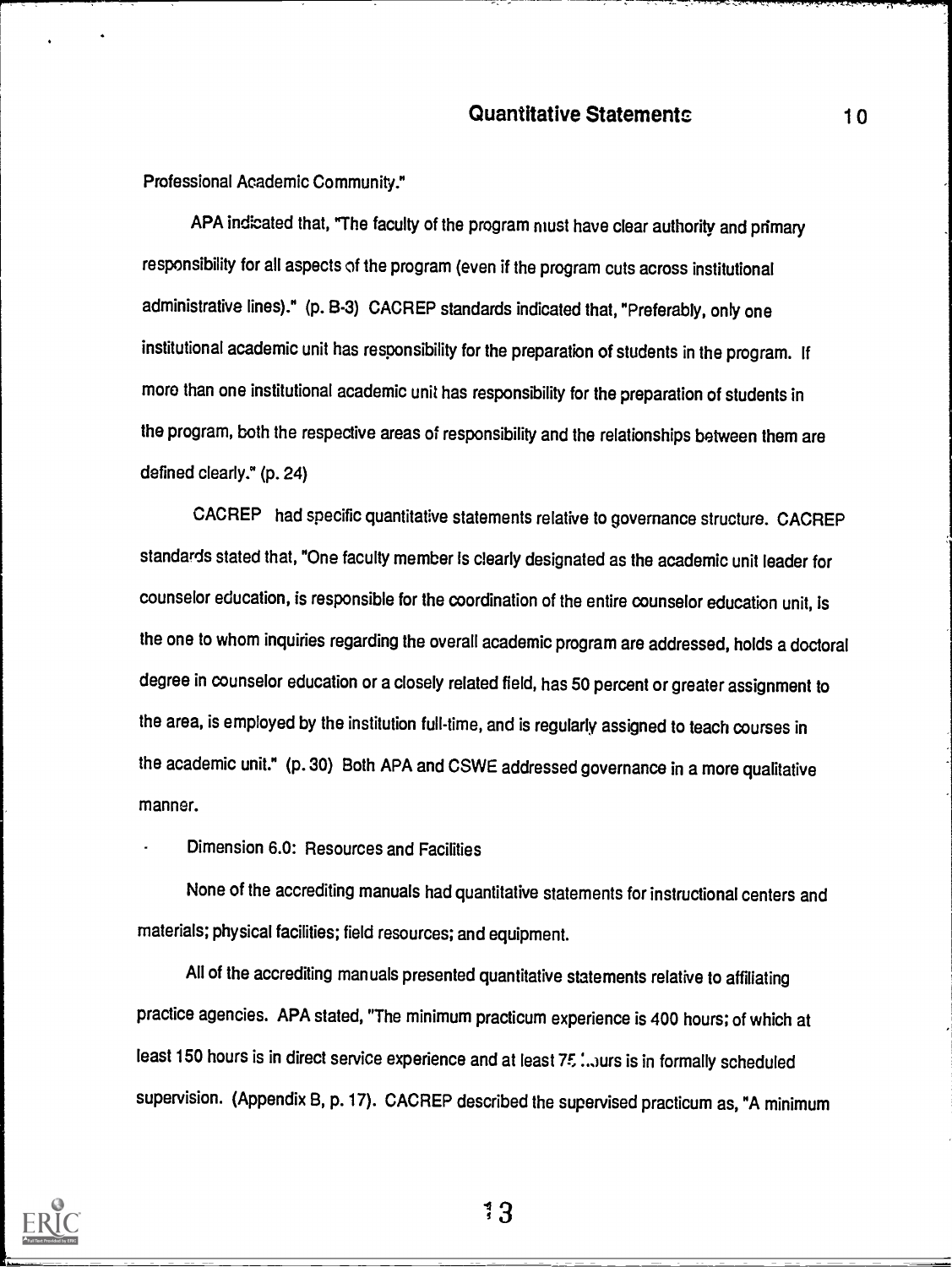of 100 clock hours ...a minimum of 40 hours of direct service work," and requires, "a minimum of one (1) hour per week of individual supervision" and at least "one and one-half (1 1/2) hours per week of group supervision." (p. 28)

APA, CACREP. and CSWE had quantitative statements to describe internship hours. Specific descriptions for supervisors was included by CACREP stating that, "Students serving as individual and/or group practicum and/or internship supervisors have completed at least two (2) practice and one (1) internship equivalent to those within the entry-level program" and "on-site (e.g., off-campus) practicum and /or internship supervisors for the program: 1. have a minimum of a Master's Degree in the program emphasis area ...and 2. have a minimum of two (2) years of pertinent professional experience." (p. 28). CSWE, in referring to intemships, indicated that graduate programs must have, "a minimum of nine hundred hours." (p. 128)

Both CACREP and CSWE had quantitative statements describing adequacy and availability of library resources. CACREP stated minimally that library facilities and resources shouid, "hold multiple copies of resource materials frequently used by program faculty and students." (p. 24). CSWE's description of this category was very comprehensive and detailed. Although, "Minimum quantitative standard is of far less importance," according to CSWE, several quantitative statements are pertinent to this area. "Budgetary allocations for purchase of library materials must be available on an annual basis and must be sufficient to permit annual growth rates consistent with teaching and learning needs--generally around a 5 percent growth in the collection per year ... (p. 134).

CACREP was the only accrediting body with quantitative statements relative to fiscal resources: "Tha equivalent of at least one half-time graduate assistantship with the program is available for every 30 FTE students enrolled in the program." (p. 31) This statement could also

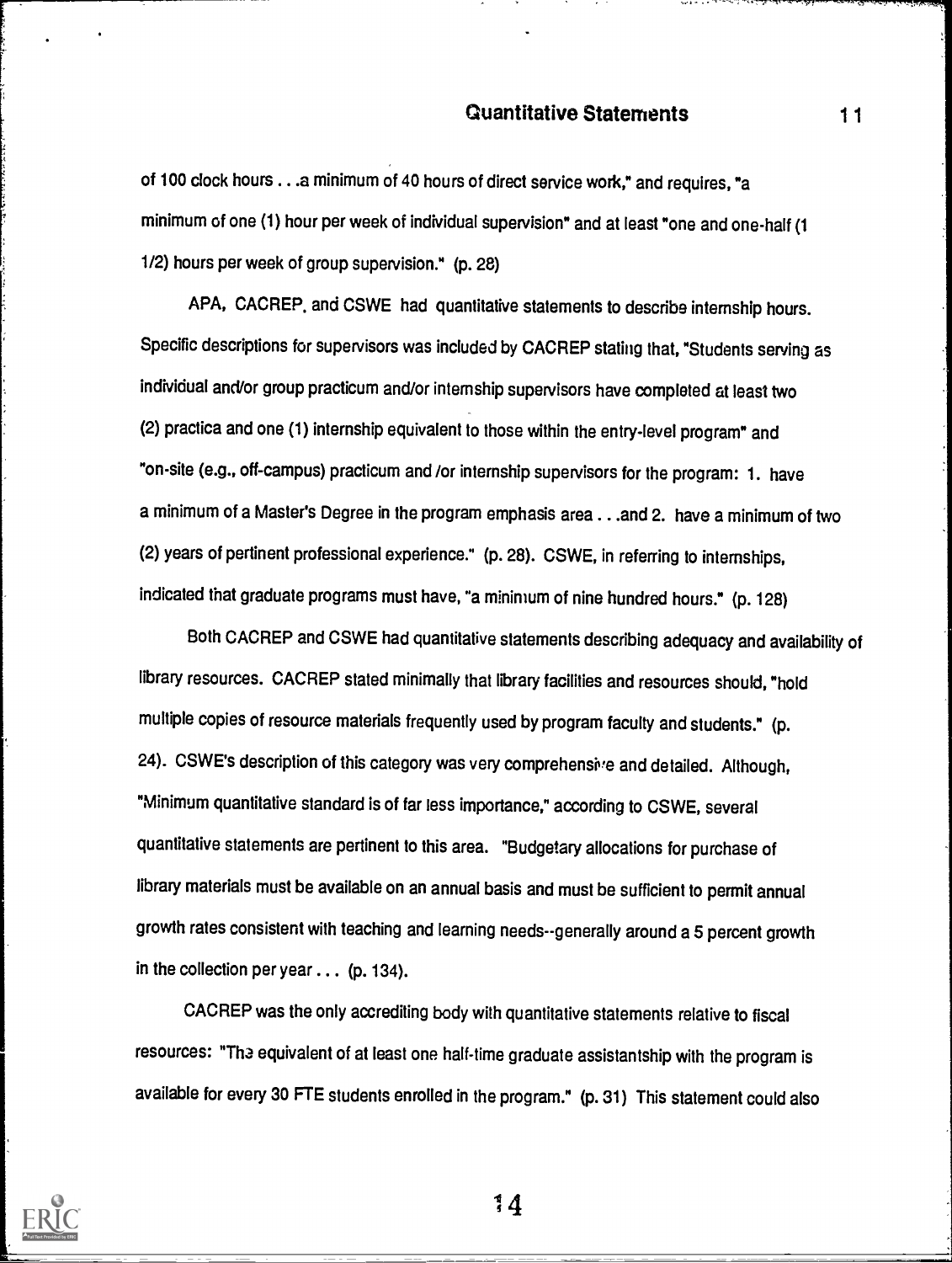have been addressed in Dimension 3.0, "Students" but was specifically included in 6.0 because of monetary criteria.

Both CACREP and CSWE had quantitative statements within the category of supplies and personnel support. CACREP specified, "A minimum of one (1) full-time equivalent secretary is assigned directly to the academic unit for every five (5) full-time equivalent faculty members." (p. 30). CSWE standards required the institution provide information verifying an adequate, "ratio of full-time faculty to full-time clerical staff." (Appendix 6, p. 25)

Dimension 7.0 Evaluation

None of the accrediting bodies had quantitative statements for long-range planning. Although all three accrediting bodies provided qualitative descriplions relative to evidence of policies and procedures promoting total program evaluation through ongoing and systematic evaluation, only CACREP included a quantitative statement. CACREP states, "The academicunit and/or program leader at least annually discusses the results of program students' evaluations of curricular experiences with the faculty offering the curricular experiences evaluated." (p. 33)

#### Implications for Revision of CACREP Standards

From reading the standards of three accrediting bodies that are involved in examining the quality of programs that prepare providers of counseling and clinically-related services, it became apparent that CACREP has quantitative standards in more categories of accreditation (16 or 34% of the 47 categories) than APA (9/19%) which accredits doctoral programs or CSWE (11/23%) which accredits master's degree programs. Further, within categories, CACREP tended to be more specific and expansive as is illustrated in Table 2 and in the discussion of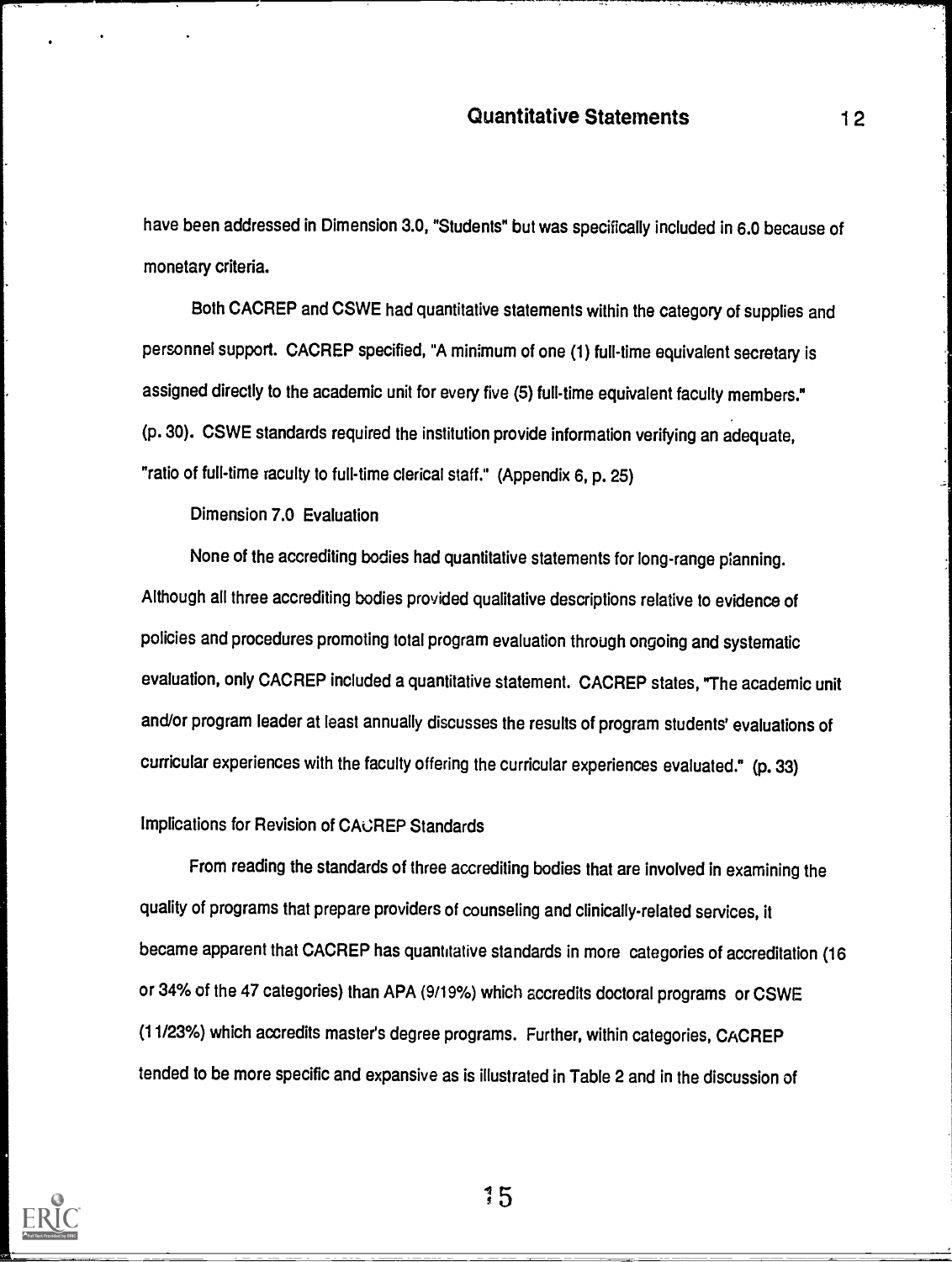faculty workload. In light of the CACREP policy that criteria are to be qualitative rather than quantitative whenever possible, it might be appropriate to revise this policy so that it reflects the following types of considerations:

- 1. Which standards would lead to higher or lower program quality if they were stated in more quantitative terms?
- 2. To what degree will statement of standards in more quantitative terms impinge on institutional autonomy and self -governance?
- 3. Is there research to support the quantitative term placed in a standard?
- 4. Is there a relationship between CACREP's accreditation of specialized program areas and the presence of quantitative standards?

Finally, it would be very useful if an interested researcher or CACREP would survey

faculty in accredited programs to elicit specific examples and observations on whether existing

quantifiable standards have lead to program improvement, the primary purpose of accreditation

activities.\*

- Readers may write to the authors at Department of Educational and Counseling Psychology, 108 Claxton Education Building, University of Tennessee, Knoxville, Tennessee
- 37996-3400 for a complete list of CACREP quantitative statements that appeared in each dimension and category.

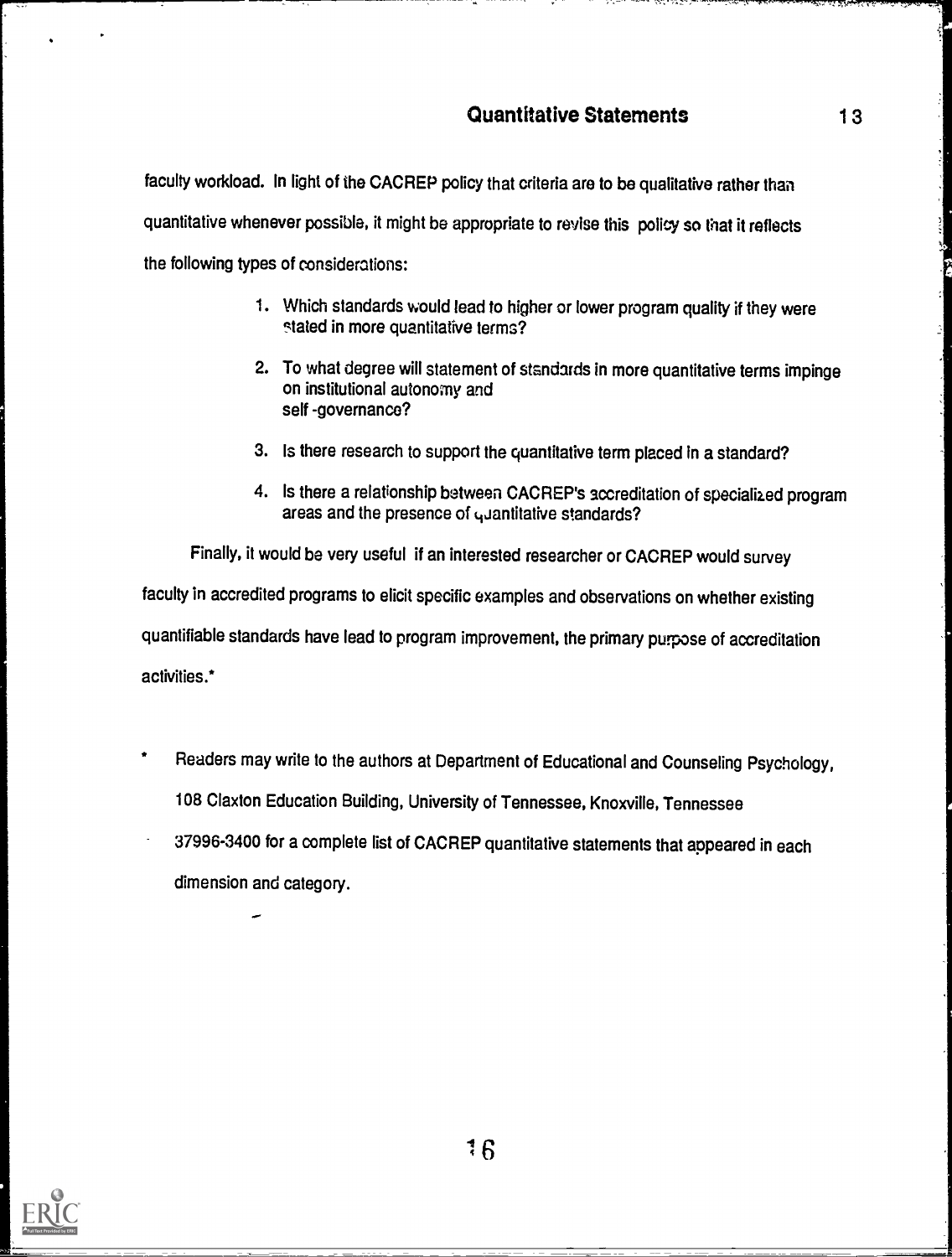#### References

American Psychological Association. (1986). Accreditation.htmchook. Washington, DC: Publication of the American Psychological Association Committee on Accreditation and Accreditation Office, Appendix B.

Anderson, W. (1989). Professional affairs committee report. American Psychological

Association Division of Counseling Psychology, Division 17 Newsletter, XI, (I), 2.

Council for Accreditation of Counseling and Related Educational Programs. (1988).

Accreditation procedures manual and application. Alexandria, Virginia: Council for Accreditation of Counseling and Related Educational Programs.

Council on Postsecondary Accreditation. (1982). Glossary developed by a Council on Postsecondary Accreditation task force and reported in Understanding accreditation. San Francisco: Jossey-Bass.

Council on Social Work Education. (1988). Handbook of accreditation standards and procedures. Commission on Accreditation. Washington, DC: Council on Social Work Education.

Petersen, D. G. (1978). Accrediting standards and guidelines: A profile. Educational record. 59, 305-313.

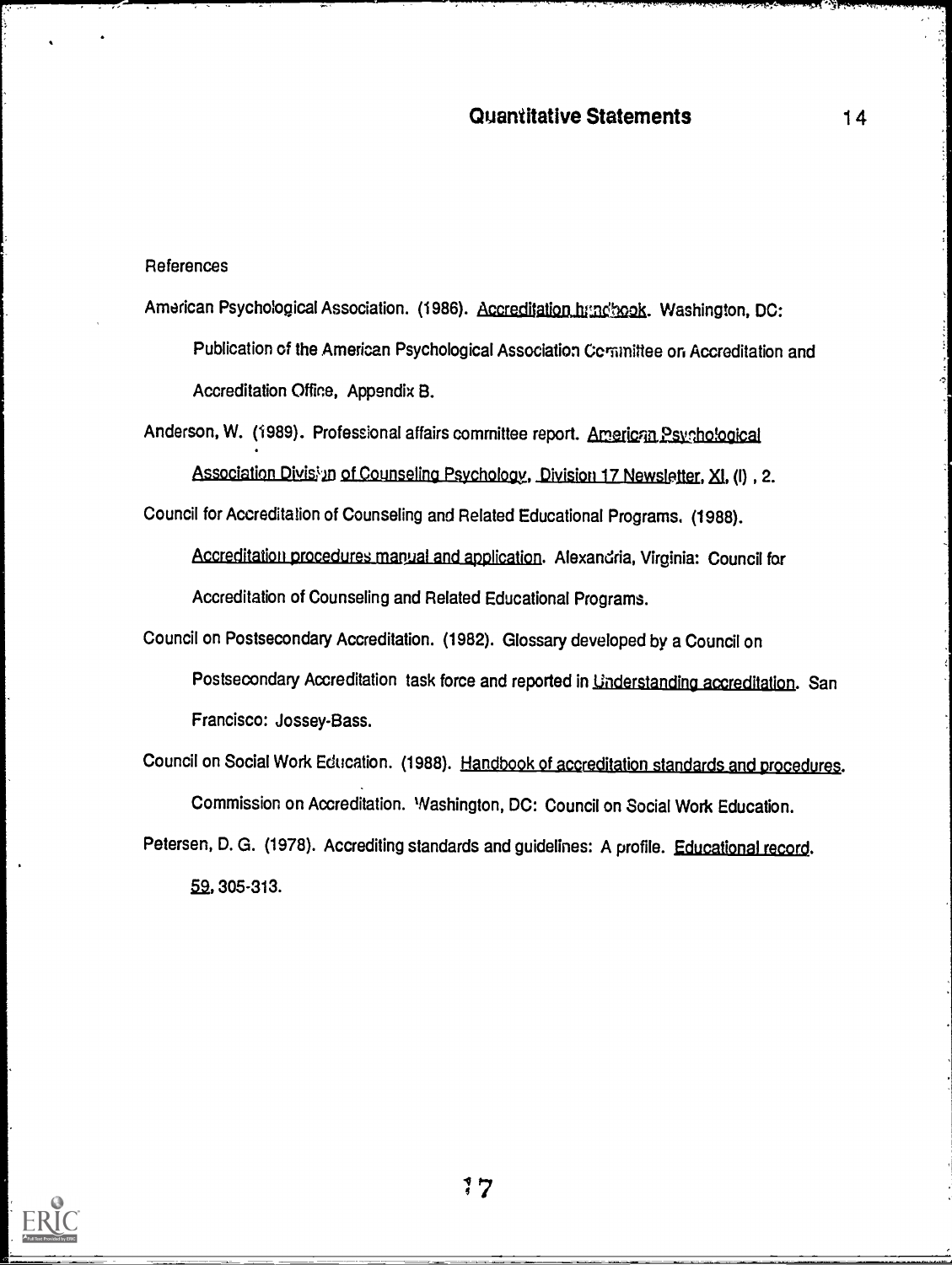Table 1

#### **Example of Dimension, Category, and Quantitative Statements**

#### Dimension 4.0: Curriculum and Educational Programming

Category 4.1: Educational Time Requirements

#### APA The curriculum shall encompass the equivalent of a minimum of three academic years of full-time graduate study. (p. B-5)

CACREP The entry-level program is comprised of a minimum of two (2) full academic years, defined as four (4) semesters or six (6) quarters of approved graduate-level study with a minimum of 48-semester hour or 72 quarter hour credits required of all students. The entry-level program in Mental Health Counseling is an exception. It requires a minimum of 60-semester hours or 90-quarter hours of academic credit of all students. (p. 25)

> The doctoral program is a minimum of four (4) academic years of graduate level preparation (including entry-level preparation), defined as eight (8) semesters or 12 quarters with a minimum of 144-quarter hours or 96-semester hours of graduate level credits required of all students in the program. (p. 34)

The doctoral program includes a minimum of one (1) academic year (i.e., three (3) consecutive quarters or two (2) consecutive semesters) of full-time, on-campus study, excluding registrations for doctoral dissertation credit hours. (p. 34)

**CSW<sub>E</sub>** The master's program shall provide for two academic years of full-time study. To meet requirements for the master's degree, a program may also provide a maximum of four academic years of structured part-time professional education, including field practicum. An academic year is defined as two consecutive semesters or three quarters. A structured part-time program option must include a minimum of two courses in any given semester or quarter with appropriate sequencing of all courses. (p. 14-R)

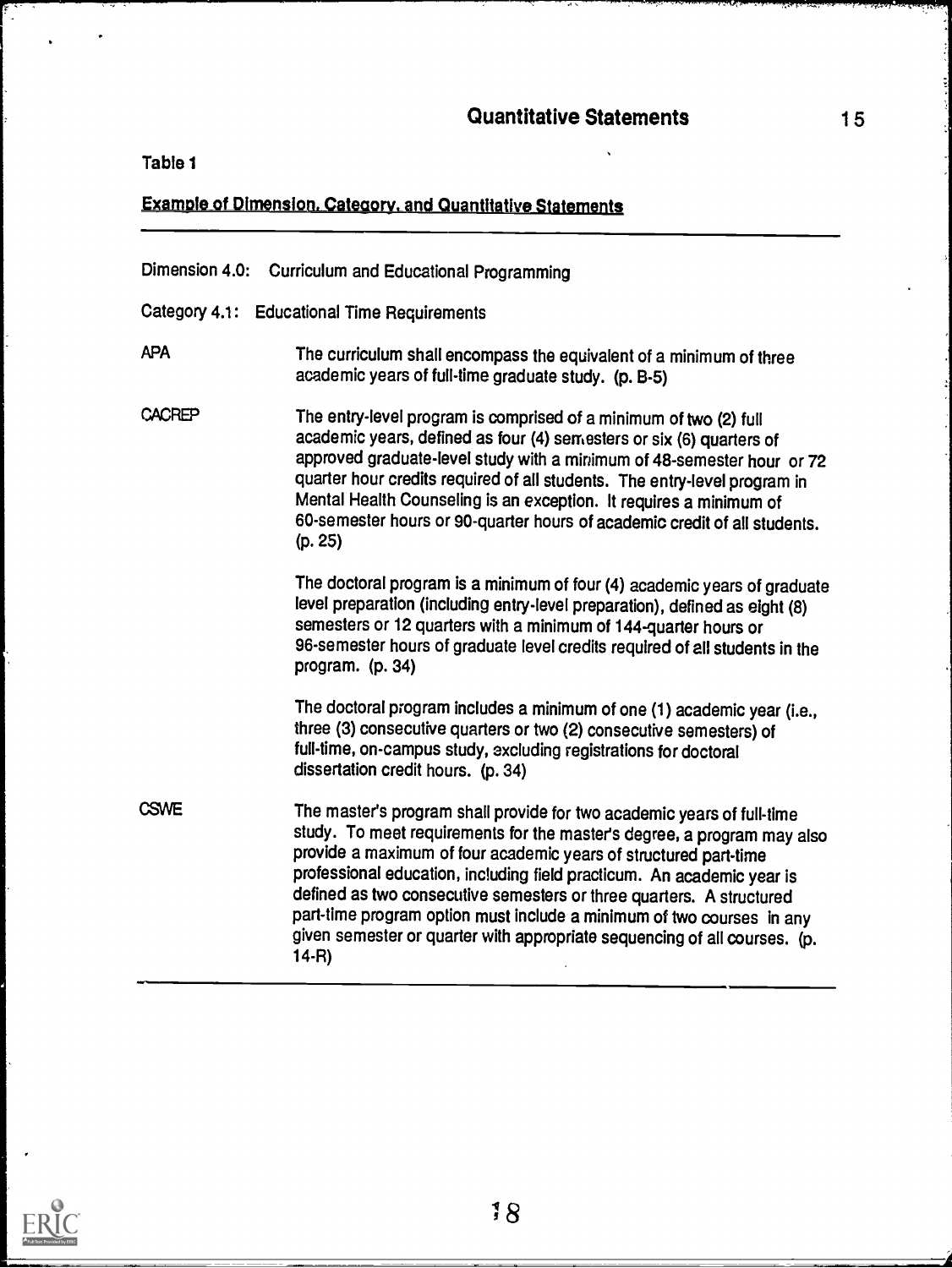Table 2

85 Y.H.

Į.

 $\cdot$ 

#### <u>mmary of Quantitative Statements on Program Goals. Structur</u>

# Processes Contained in Accreditation Standards of APA, CACREP, AND CSWE

|     | Dimension                                                                      | <b>APA</b> | <b>CACREP</b> | <b>CSWE</b>               |
|-----|--------------------------------------------------------------------------------|------------|---------------|---------------------------|
| 1.0 | <b>Mission and Goals</b>                                                       |            |               |                           |
|     | 1.1 Program Mission and Philosophy                                             |            |               |                           |
|     | 1.2 Goals and Objectives                                                       |            |               |                           |
|     | 1.3 Organizational Structure                                                   |            |               |                           |
| 2.0 | Faculty                                                                        |            |               |                           |
|     | 2.1 Faculty Preparation/Minimum Number                                         | X          | X             | X                         |
|     | 2.2 Competence in Teaching and Research                                        |            |               |                           |
|     | 2.3 Faculty Mix Based on Rank, Academic<br>Background, Demographics, Part-Time |            |               |                           |
|     | vs. Full-time Status                                                           |            |               | X                         |
|     | 2.4 Faculty Workload                                                           |            | $\mathbf x$   | $\boldsymbol{\mathsf{x}}$ |
|     | 2.5 Faculty Expectations in Teaching, Research                                 |            |               |                           |
|     | Service, and Practice                                                          |            |               |                           |
|     | 2.6 Faculty Development<br>2.7 Promotion and Tenure Policies and               |            |               | X                         |
|     | Procedures                                                                     |            |               |                           |
|     | 2.8 Faculty Compensation                                                       |            |               |                           |
|     | 2.9 Faculty Evaluation                                                         |            |               |                           |
| 3.0 | <b>Students</b>                                                                |            |               |                           |
|     | 3.1 Admission, Recruitment, and Transfer                                       | X          |               |                           |
|     | 3.2 Retention and Progression in the Program                                   | X          | $\mathbf x$   | X                         |
|     | 3.3 Graduation Requirements/Minimum                                            |            |               |                           |
|     | Number of Graduates                                                            |            | X             |                           |
|     | 3.4 Program Support for Students                                               |            |               |                           |
|     | 3.5 Student Services Support                                                   |            |               |                           |
|     | 3.6 Student Mix and Diversity                                                  |            |               | $\boldsymbol{\mathsf{x}}$ |
|     | 3.7 Opportunities for Developmental                                            |            |               |                           |
|     | <b>Experiences</b>                                                             |            |               |                           |
|     | 3.8 Student Evaluation Policy and Procedures                                   |            |               |                           |



 $\sim$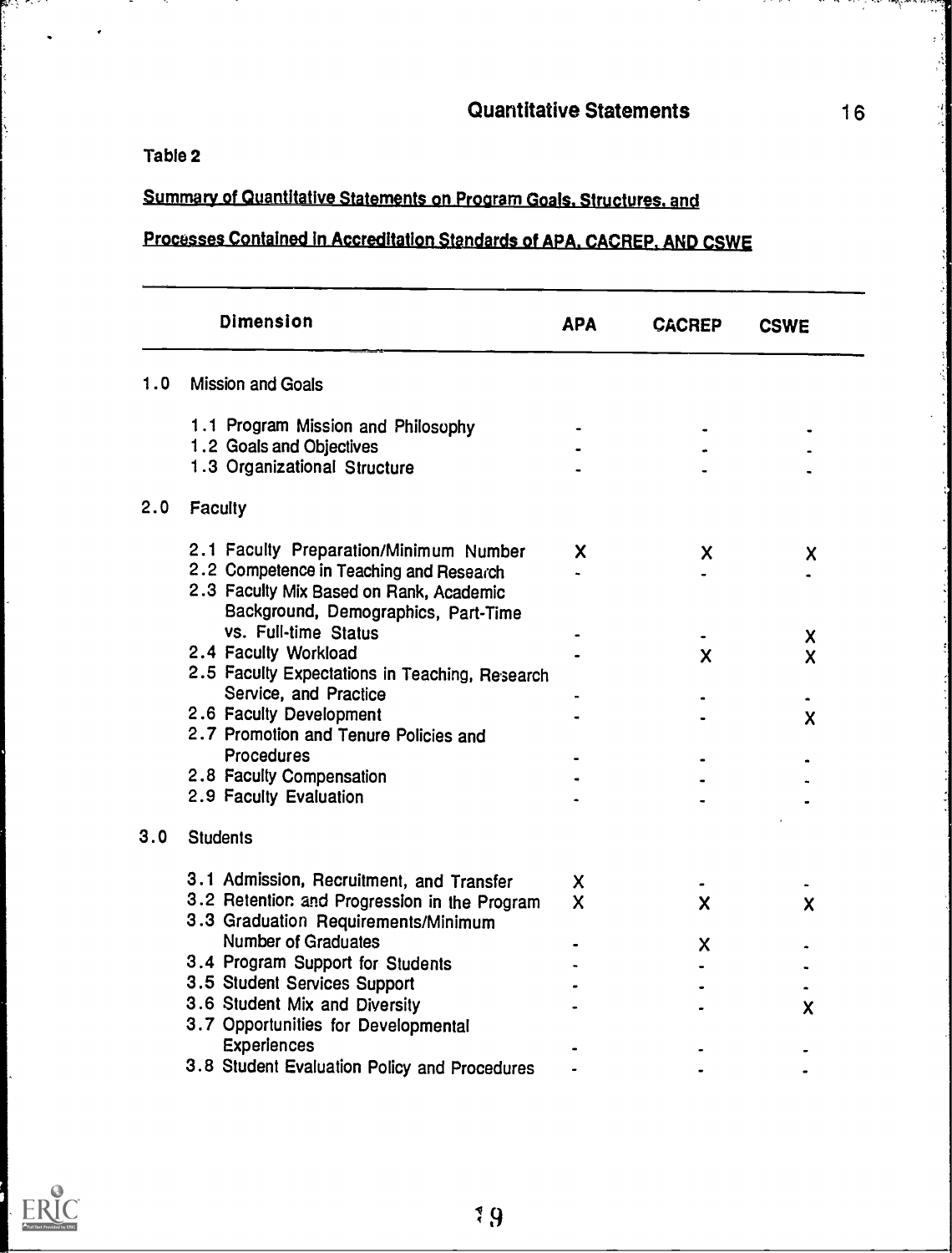# Table 2, Continued

in a

 $\mathbb{R}^{\mathbb{Z}}$ 

|     | <b>Dimension</b>                       |                                            | <b>APA</b> | <b>CACREP</b>                  | <b>CSWE</b> |  |
|-----|----------------------------------------|--------------------------------------------|------------|--------------------------------|-------------|--|
| 4.0 | Curriculum and Educational Programming |                                            |            |                                |             |  |
|     |                                        | 4.1 Balance of Theory and Practice         |            |                                |             |  |
|     |                                        | 4.2 Required Core Courses                  | Χ          | X                              |             |  |
|     |                                        | 4.3 Areas of Specialization                |            | X                              |             |  |
|     |                                        | 4.4 Educational Time Requirements          | X          | X                              | X           |  |
|     |                                        | 4.5 Course Sequencing                      | X          | X                              |             |  |
|     |                                        | 4.6 Existence of Nondegree and Continuing  |            |                                |             |  |
|     |                                        | <b>Education Programs</b>                  |            |                                |             |  |
|     |                                        | 4.7 Curricular Evaluation Procedures       |            |                                |             |  |
|     |                                        | 4.8 Course Revision and Experimentation    |            |                                |             |  |
|     |                                        | 4.9 Curricular Design                      |            |                                |             |  |
|     |                                        | 4.10 Contextual Study                      |            |                                |             |  |
| 5.0 |                                        | Program Administration and Governance      |            |                                |             |  |
|     |                                        | 5.1 Governance Structure and Involvement   |            |                                |             |  |
|     |                                        | of Professional Academic Community         |            |                                |             |  |
|     |                                        | 5.2 Administrative Functions               |            | X                              |             |  |
|     |                                        | 5.3 Intracrganizational Relationships With |            |                                |             |  |
|     |                                        | <b>Other Units</b>                         | X          |                                |             |  |
|     |                                        | 5.4 Administrator Qualifications           | X          | X<br>$\boldsymbol{\mathsf{x}}$ |             |  |
|     |                                        | 5.5 Administrator Compensation             |            |                                | X           |  |
|     |                                        | 5.6 Evaluation of Program Leadership       |            |                                |             |  |
|     |                                        | 5.7 Program Budget                         |            |                                |             |  |
| 6.0 |                                        | <b>Resources and Facilities</b>            |            |                                |             |  |
|     | 6.1                                    |                                            |            |                                |             |  |
|     | <b>Resources</b>                       | Adequacy and Availability of Library       |            |                                |             |  |
|     | 6.2                                    | Instructional Centers and Materials        |            | X                              | X           |  |
|     |                                        | 6.3 Physical Facilities                    |            |                                |             |  |
|     |                                        | 6.4 Affiliating Practice Agencies          |            |                                |             |  |
|     | 6.5 Field Resources                    |                                            | X          | χ                              | X           |  |
|     |                                        | 6.6 Fiscal Resources                       |            |                                |             |  |
|     | 6.7 Equipment                          |                                            |            | X                              |             |  |
|     |                                        |                                            |            |                                |             |  |
|     |                                        | 6.8 Supplies and Personnel Support         |            | X.                             | X.          |  |

V